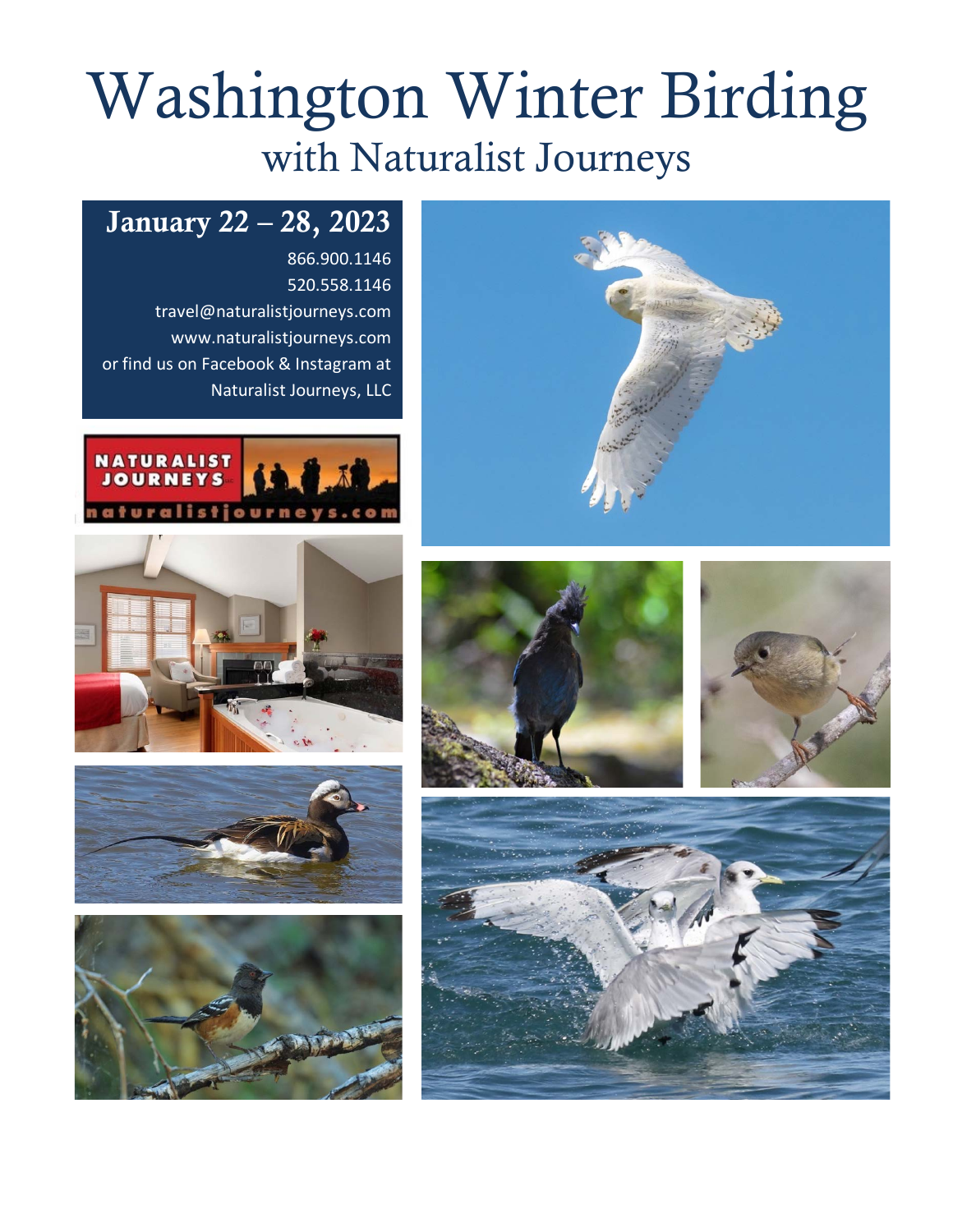Northwest Washington supports an amazing variety of birds, especially in winter. The region's maritime influence brings moderate conditions, and birds from the arctic find it quite acceptable to winter in weather comparable to that of their summer breeding grounds. In addition, the lushness of the onshore habitats and the richness of the open waters offer bountiful winter feeding. From the Skagit Valley and Puget Sound to coastal areas near Port Townsend (a fun small town to stay in as well!), excellent birding awaits. While there, pamper yourself with some of North America's finest wines and seafood, and you will remember this week-long adventure for years to come.

What will you see? Countless Bald Eagles and abundant raptors with Snowy Owl and Gyrfalcon reported annually in the region. Large flocks of Trumpeter and Tundra Swans join up to 20,000 Snow Geese in the area's productive agricultural lands. Open waters host still more waterfowl, including thousands of "Gray-bellied" Brant, hundreds of Harlequin and Long-tailed Ducks, and all three scoter species. Up to five different loons and three cormorant species can be observed, as well as up to six different alcids. Shorelines display abundant Glaucous-winged and Mew gulls, with Herring, Iceland (the form formally known as "Thayer's Gull"), and Glaucous Gulls scattered about. And though raptors and waterbirds appear dominant, they are not alone. Winter songbirds in the Pacific Northwest include an abundance of Pacific Wrens and "Sooty" Fox Sparrows, with Varied Thrush possible throughout the region. Golden-crowned Kinglet, Spotted Towhee, Steller's Jay, and both Chestnut-backed and Black-capped Chickadees can be quite common, and we usually run across Northern Shrike and Hutton's Vireo. The region also hosts its share of winter rarities.

#### Tour Highlights

- Enjoy three nights in the Skagit River Valley, at the quaint port-town of La Conner, then three in picturesque Port Townsend
- Explore the Skagit and Samish flats; Samish, Padilla, and Skagit Bays; Fidalgo Island; and the Stillaguamish River delta, near Stanwood.
- Scan ocean waters across Puget Sound, Admiralty Inlet, and the Strait of Juan de Fuca
- Cross via Deception Pass onto Whidbey Island, birding island highlights before catching the Keystone ferry, bound for scenic Port Townsend.
- Get excellent looks at Marbled Murrelet, Common Murre, Pigeon Guillemot, and Rhinoceros Auklet, with good chances for Ancient Murrelet, Cassin's Auklet, Iceland Gull, and possible Black-legged Kittiwake—all on the ferry ride on which good weather days bring a stunning view of the Olympic Mountains.
- On the Sequim Peninsula, scan the Dungeness River delta and Dungeness Bay for Yellow-billed Loons among wintering waterfowl.
- Bird the narrow Quimper Peninsula, Fort Worden, Oak Bay and Marrowstone Island in search of still more loons, alcids and rafts of sea ducks.
- Gain skills, have fun, and explore winter Washington with an expert!

#### Tour Summary

7-Day / 6-Night Washington Birding Tour \$2990, from Seattle Airport is Seattle-Tacoma International (SEA)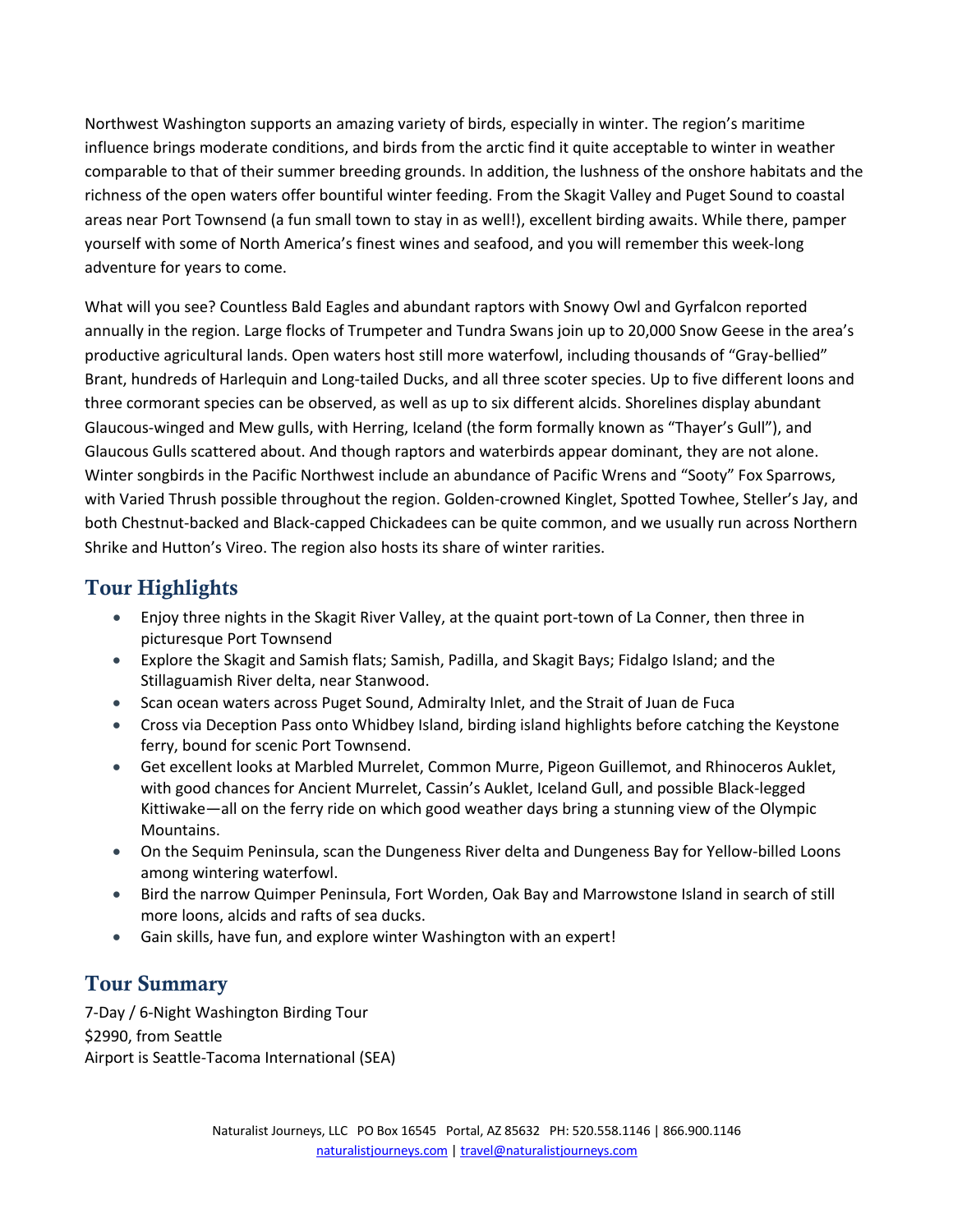## Day-to-Day Itinerary

#### Sun., Jan. 22 – Tues., Jan. 24 Skagit Valley Winter Birding

Welcome to Washington! Discover some of the best winter birding imaginable during our three days of exploring the Skagit River Valley. Pamper yourself with lovely lodgings on the local waterfront in the quaint porttown of La Conner. From here, we will explore the Skagit and Samish flats; Samish, Padilla, and Skagit Bays; Fidalgo Island; and the Stillaguamish River delta, near Stanwood. During a Snowy Owl flight year, we may find Snowies right along the shoreline. Glaucous Gull often feeds among the flocks of Glaucous-winged and Mew gulls, and songbirds may include Northern Shrike, Hutton's Vireo, and Varied Thrush. Open waters off Fidalgo Island may provide us with excellent looks at Rhinoceros Auklet and Pacific Loon (sometimes feeding alongside pods of harbor porpoise!), while flocks of "Sitka" Red Crossbills and the chatty little Pacific Wren call from the coastal forests.

*Accommodations all three days at La Conner Channel Lodge (B,L,D)*

#### Wed., Jan. 25 Deception Pass | Whidbey Island | Port Townsend

Today after breakfast we leave the Skagit Valley, and skirt the southern edge of Fidalgo Island, crossing Deception Pass onto Whidbey Island. A few miles south, we board the Keystone ferry, bound for scenic Port Townsend. The ferry ride offers stunning views of the Olympic Mountains (weather permitting!) along with many alcids and other waterbirds riding the tides back and forth in the rich waters of Admiralty Inlet. We should get excellent looks at Marbled Murrelet, Common Murre, Pigeon Guillemot, and Rhinoceros Auklet, with good chances for Ancient Murrelet, Cassin's Auklet, Iceland Gull, and possible Black-legged Kittiwake.

From our base for the next three nights, again on the picturesque waterfront lodge in Port Townsend, we bird hotspots of the Olympic Peninsula beginning with a scenic drive to Port Angeles, where we scour the waters off Ediz Hook for seabirds, with excellent looks at loons and Marbled Murrelet, and nearly annual Thick-billed Murre.

*Accommodations in Port Townsend (B,L,D)*

#### Thurs., Jan. 26 Sequim Peninsula | Dungeness

After a hearty breakfast we explore the Sequim Peninsula, including the Dungeness River delta and Dungeness Bay. Here, Yellow-billed Loons are often counted in high numbers on the local Christmas Bird Count, and the fringes of the peninsula can attract rare songbirds—in the past these have included out of range Tropical Kingbird and Harris's Sparrow. Following a lunch break, we then add to our sightings as we make various stops along Sequim Bay before heading back to our lodgings in historic Port Townsend. *Accommodations in Port Townsend (B,L,D)* 

#### Fri., Jan. 27 Port Townsend Birding Hotspots

During our second full day from Port Townsend, we explore any parts west that we were not able to visit the day before, as well as the narrow Quimper Peninsula and Fort Worden nearby. In the afternoon we visit Oak Bay and Marrowstone Island in search of still more loons and alcids and rafts of sea ducks, with impressive